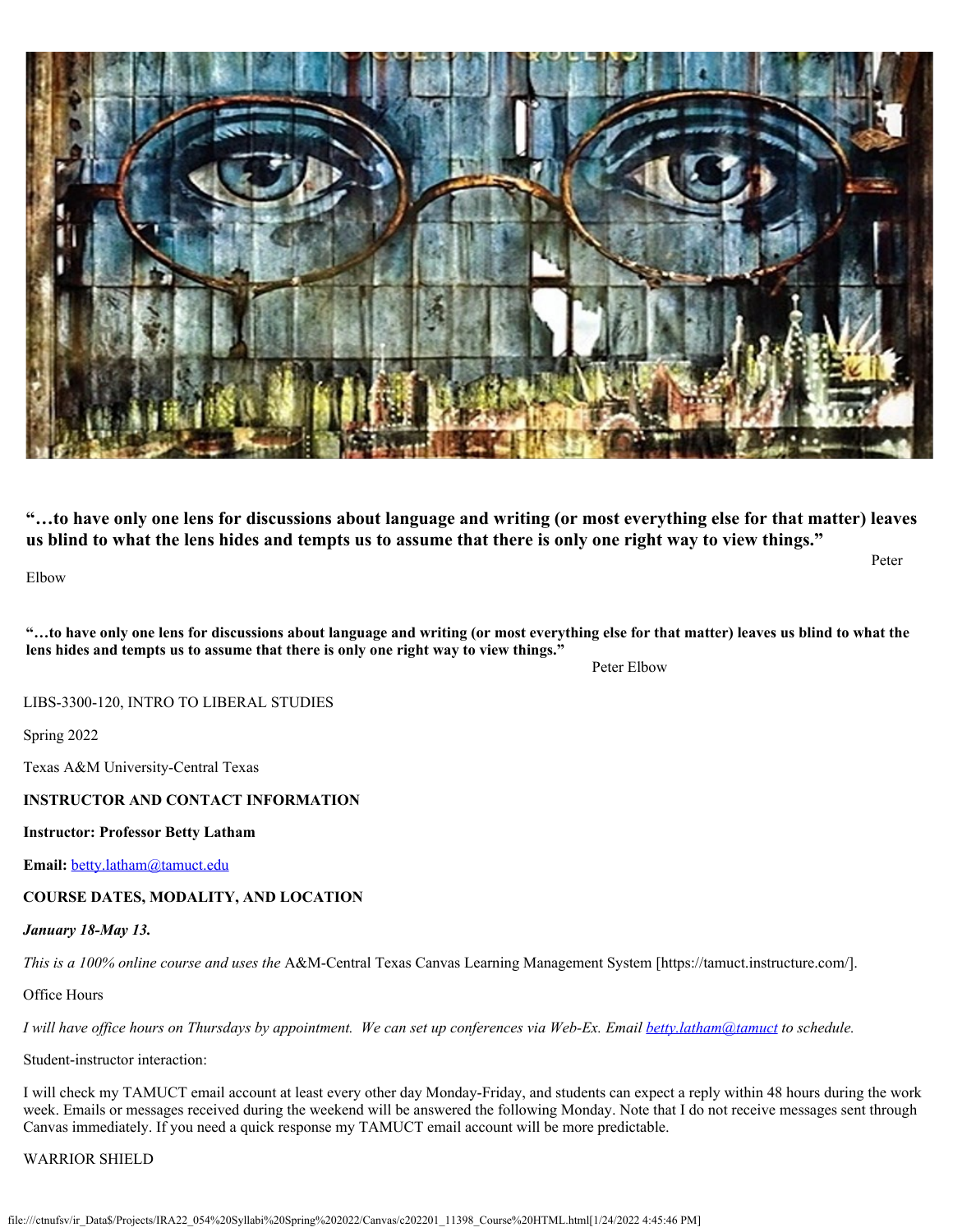### **Emergency Warning System for Texas A&M University-Central Texas**

Warrior Shield is an emergency notification service that gives Texas A&M University-Central Texas the ability to communicate health and safety emergency information quickly via email, text message, and social media. All students are automatically enrolled in Warrior Shield through their myCT email account.

Connect to Warrior Shield by 911Cellular [\(Links to an external site.\)](https://portal.publicsafetycloud.net/Texas-AM-Central/alert-management) [https://portal.publicsafetycloud.net/Account/Login] to change where you receive your alerts or to opt out. By staying enrolled in Warrior Shield, university officials can quickly pass on safety-related information, regardless of your location.

*This is a Writing Instructive (WI) course, so writing will be an integral part of my instruction and our interactions. Writing will also be a fundamental way that I measure student mastery of course content. WI means that you will have several opportunities to work on improving your writing skills.*

#### **COURSE INFORMATION**

Course Overview and description: *Students are introduced to the major issues in interdisciplinary studies. Students research how their academic concentrations emerged as distinct disciplines. Students will produce a research paper and presentation of their findings.*

Course Objective and Student Learning Outcomes:

Students who successfully complete this course will be able to:

- 1. Identify the ways aspects of society are inherently interdisciplinary.
- 2. Recognize key concepts used by interdisciplinarians.
- 3. Evaluate common assumptions held by various members of the academy/university.
- 4. Integrate the Broad Model Approach, as presented in the course text, into an interdisciplinary project.
- 5. Support an interdisciplinary project proposal using appropriately selected scholarly sources.

### **Required Reading and Textbook(s)**: *Intro to Interdisciplinary Studies*

Edition: 3rd ISBN: 9781506346892By: Repko et al.

### COURSE REQUIREMENTS

This course has six gradable components:

### Discussions

There will be 6 Discussion posts worth 7 points. Discussions will be graded more on the level of engagement with the material than on formal aspects of academic writing, but they should be written clearly and with the audience (your professor and classmates) in mind.

### Writing Assignments

There will be 14 Writing Assignments. These assignments will be valued at 10, 15, or 20 points.

Reader Responses will ask students to engage, negotiate, and apply the text material to demonstrate an understanding of interdisciplinarity. Instructions for additional Writing Assignments will be given as needed.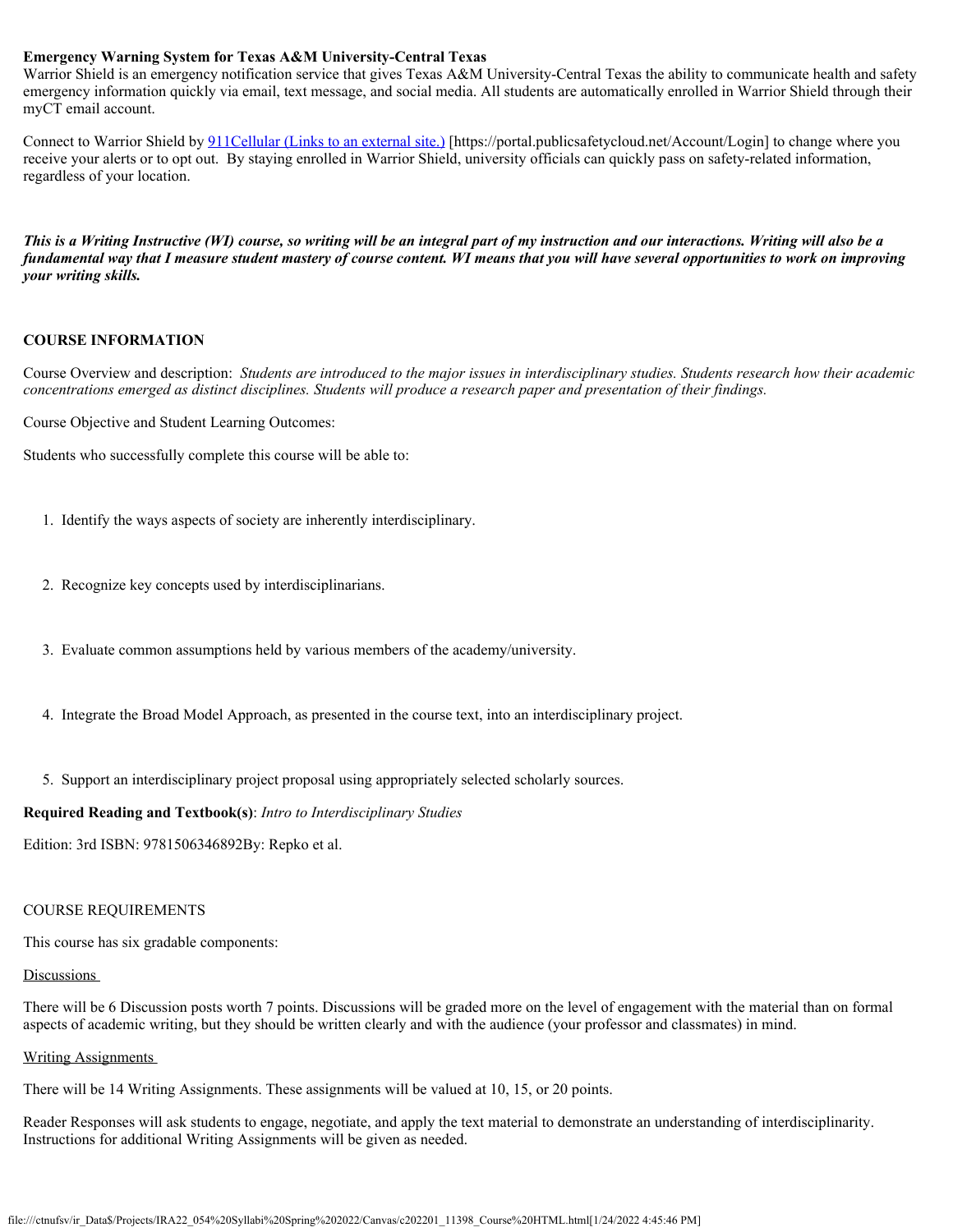All of these assignments will be graded more on the level of engagement with the material than on formal aspects of academic writing, but they should be written clearly and with the audience (your professor and classmates) in mind.

#### Poster Assignment (40 points):

This assignment will ask students to demonstrate how a particular issue/problem can be addressed using an interdisciplinary approach. Students will create a digital poster that introduces their selected issue, explains why an interdisciplinary approach is necessary, and proposes relevant disciplines.

#### Annotated Bibliography (60 points):

The annotated bibliography will demonstrate the importance of disciplinary or naturally interdisciplinary perspectives to an interdisciplinary project.

Students will correctly annotate six articles (either peer reviewed or approved by the instructor) relevant to their final project.

The annotated bibliography will be graded on adherence to MLA or APA style format and the quality of the summary.

#### Final Project (100 points):

### **The final project will demonstrate understanding of the interdisciplinary process using the Broad Model Approach presented in the text and will integrate Repko et al.'s 6 steps to further an understanding of your research question.**

Ultimately, how you complete the assignment will be up to you.

If you loved the midterm assignment, you may create a series of Digital Slides which contains the information.

Or you may write a more conventional paper using headings and paragraphs.

#### *Detailed Assignment Prompts will be available as the assignments are announced.*

#### Non-gradable Component

Each student has a unique perspective built by their own experiences and learning, and each student's participation in the classroom is key to creating a learning community. Additionally, participation in class discussions builds confidence and prepares students to use their voice and experience for the benefit of any community they inhabit. I realize this will look different in an online course. Your participation will be evident in the online discussions.

### **Grading Criteria Rubric and Conversion**

Each assignment will be weighed as follows:

| Discussions 6 $\omega$ 7 points each |        | 42              |
|--------------------------------------|--------|-----------------|
| Writing Assignments 10 $@10$ points  |        | 100             |
|                                      | 3(a)15 | 45              |
|                                      | 1@20   | 20              |
| Poster Assignment                    |        | 40              |
| <b>Annotated Bibliography</b>        |        | 60              |
| <b>Final Project</b>                 |        | 100             |
| Semester Participation Points.       |        |                 |
| <b>TOTAL</b>                         |        | 387 points=100% |

Final grades will be computed according to the following scale:

 $A= 90%$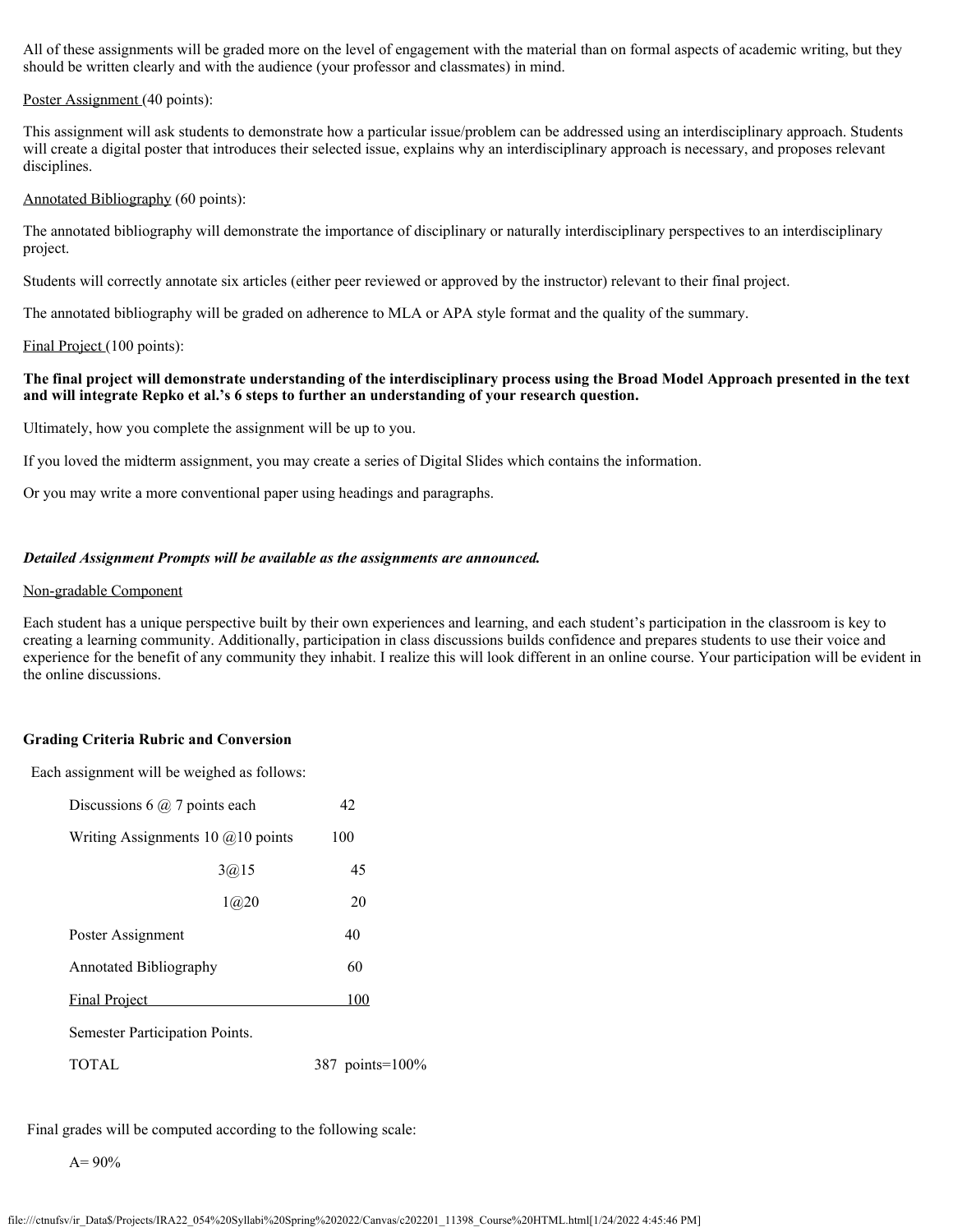B= 80%  $C= 70%$  $D= 60%$ 

 $F= 59\%$  or less

Students will earn the letter grade their percentage designates. 89%, for instance, is a B. Please take every assignment seriously to avoid the frustration of just missing a grade.

# **Late Work**

Students should understand that due dates for assignments are purposeful and not arbitrary. They allow students to work through the course at a pace that allows time for each assignment. As such, I expect assignments to be submitted by the due date.

# **Late submissions will not be evaluated for a grade**.

# **Posting of Grades**

- *All assignments will be submitted via CANVAS.*
- *Assignments will generally be graded and posted on CANVAS within a week.*

# COURSE OUTLINE AND CALENDAR

*Please note that the Course Calendar is subject to change.*

*Any changes will be announced in class and noted in CANVAS.*

*You will notice that the course is divided into 8 Modules plus the Orientation. Each module is designed to be completed within a 2 week period. Any part of each Module not completed within the designated time frame will not be considered for a grade unless previous arrangements have been made with me*

# COURSE OUTLINE AND CALENDAR

*Please note that the Course Calendar is subject to change.*

*Any changes will be announced in class and noted in CANVAS.*

*You will notice that the course is divided into 8 Modules plus the Orientation. Each module is designed to be completed within a 2 week period. Any part of each Module not completed within the designated time frame will not be considered for a grade unless previous arrangements have been made with me*

# **Orientation Module**

- Welcome
- Netiquette Statement
- Personal Introduction Discussion 7 pts

### **Module 1: January 18-January 30**

- Intro to Module 1: The Danger of a Single Story
- Is it Worth it? Discussion 7 pts
- "Body Ritual Among the Nacirema" Discussion 7 pts
- "The Danger of a Single Story" Discussion 7 pts

# **Module 2: January 31-February 13**

- Intro to Module 2:Single Story/World Application
- WA Single Story Application 10 pts
- UN Sustainability Goals Discussion 7 pts
- Chapters 1 and 2 Reader Response10 pts

# **Module 3: February 14-February 27**

- Intro to Module 3:**Defining and Doing**
- What Does it Mean Anyway? Chapter 3 Reader Response10 pts
- First 3 Steps Discussion 7 pts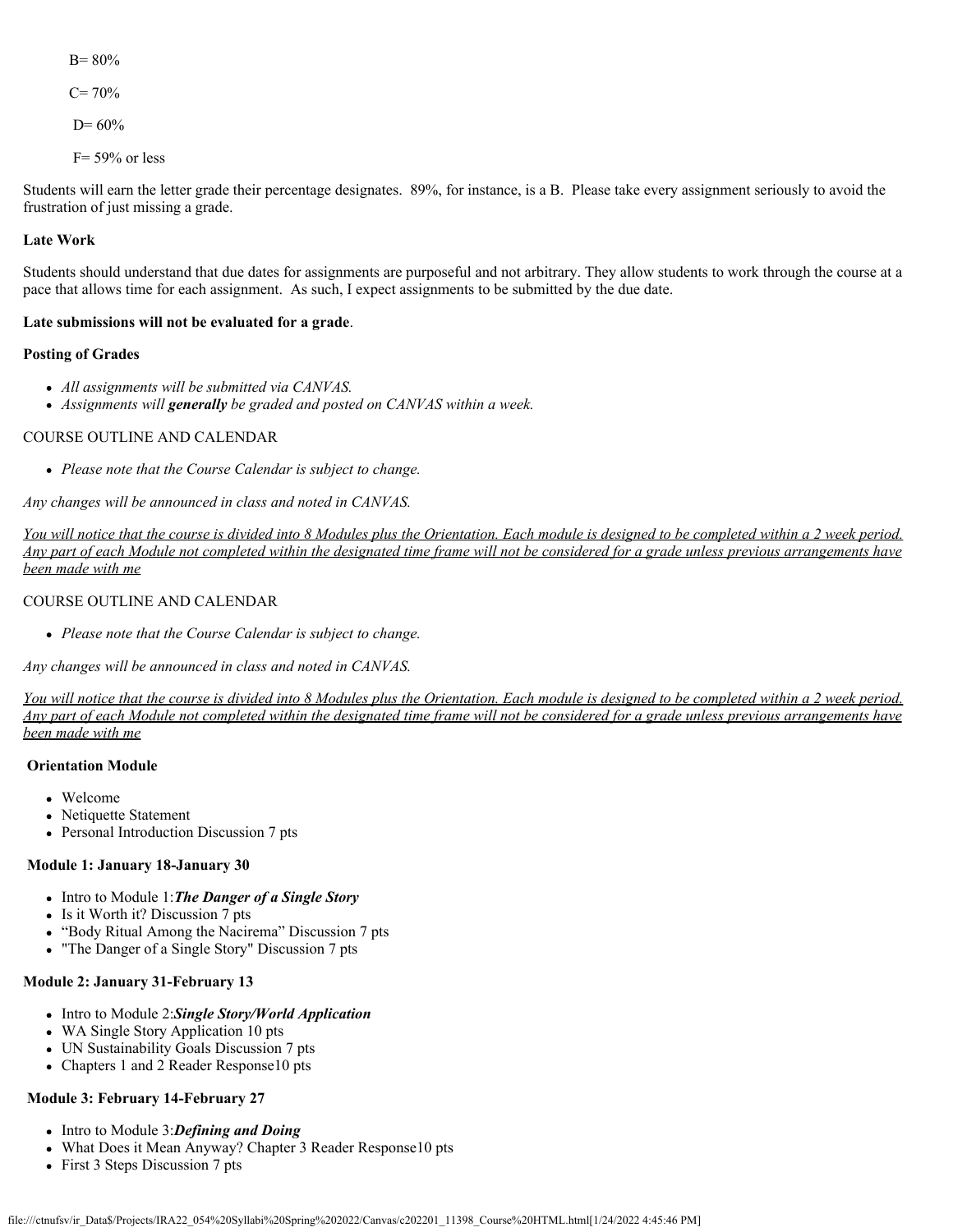- Issue Exploration Writing Assignment 10 pts
- Midterm Assignment Preview

### **Module 4: February 28-March 13**

- Intro to Module 4:*What's Inside*
- Chapter 4 ID Studies "Cognitive Toolkit" Reader Response 10 pts
- Chapter 6: The DNA of ID Studies Reader Response 10 pts
- POSTER ASSIGNMENT 30 Points
- Explanatory Paper for Midterm
- Midterm Assignment Discussion

# **SPRING BREAK March 14-18**

### **Module 5: March 21-April 3**

- Intro to Module 5-*What's Next*
- Peer Review Writing Assignment 15 pts
- Peer Review Post 10 points
- Annotated Bibliography 60points

# **Module 6: April 4-April 17**

- Intro to Module 6: *Getting into Disciplines*
- Academic Disciplines RR Chapter 5 20 pts

Research Question or Thesis Statement Discussion 15 pts

• Reader Response 8 10 pts

# **Module 7: April 18-May 1**

- Intro to Module 7: **Almost There!**
- Issue Research Question and Thesis Statement Discussion Topic 10 pts
- RR9 15 pts
- Final ID Project Assignment 100 pts

# **Module 8: May 2-13**

- **Finally Putting it All Together!**
- Final Thoughts and Participation
- Course End Discussion 10 pts
- RR10 10 pts

### **Other Important University-wide dates can be accessed here:**

*<https://www.tamuct.edu/registrar/academic-calendar.html>* [\(Links to an external site.\)](https://www.tamuct.edu/registrar/academic-calendar.html)

# **TECHNOLOGY REQUIREMENTS AND SUPPORT**

This course will use the A&M-Central Texas Instructure Canvas learning management system.

We strongly recommend the latest versions of Chrome or Firefox browsers. Canvas no longer supports any version of Internet Explorer.

Logon to A&M-Central Texas Canvas [https://tamuct.instructure.com].

Username: Your MyCT username (xx123 or everything before the "@" in your MyCT e-mail address) Password: Your MyCT password

### **Canvas Support**

Use the Canvas Help link, located at the bottom of the left-hand menu, for issues with Canvas. You can select "Chat with Canvas Support," submit a support request through "Report a Problem," or call the Canvas support line: 1-844-757-0953.

For issues related to course content and requirements, contact your instructor.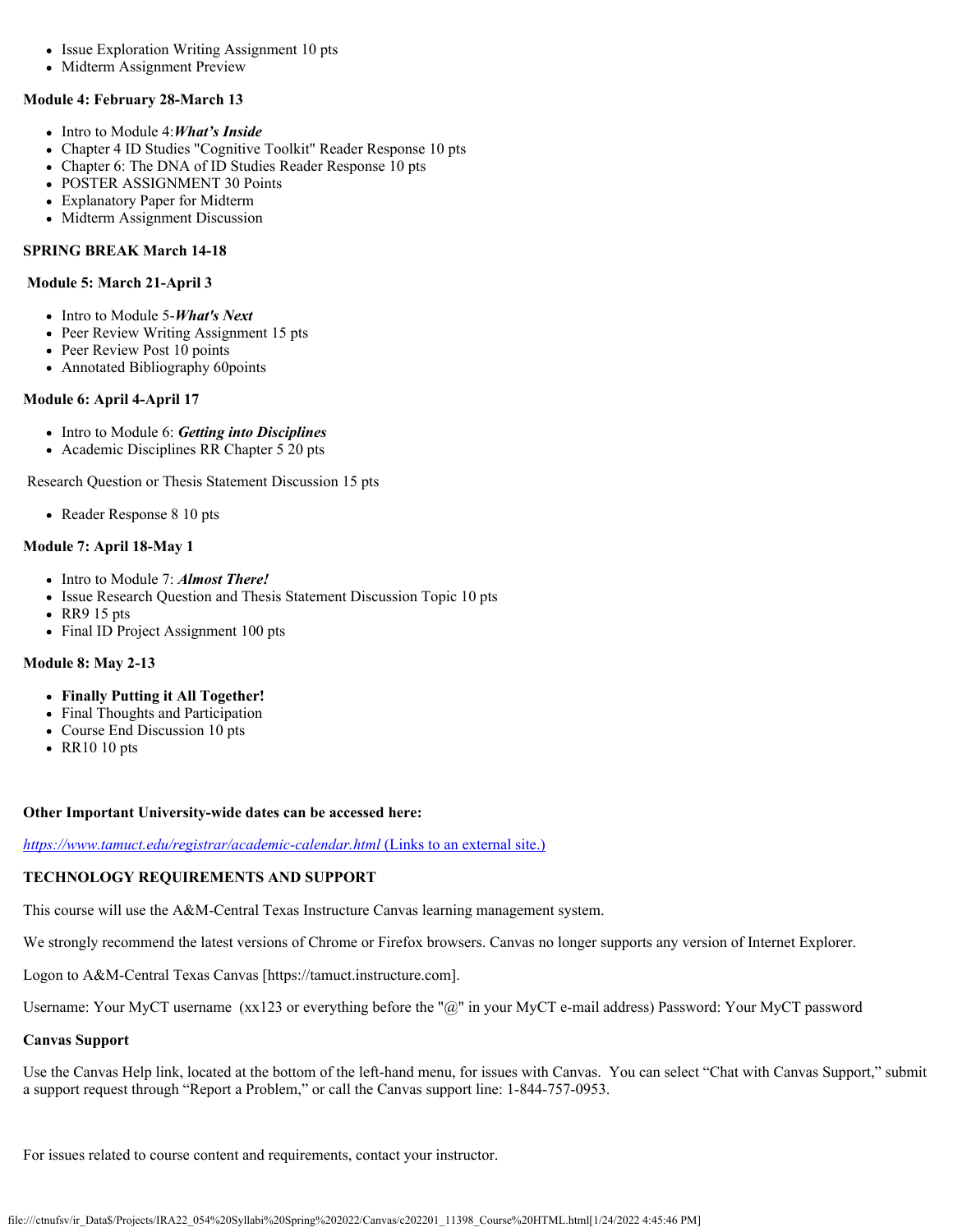### Other Technology Support

For log-in problems, students should contact Help Desk Central.

24 hours a day, 7 days a week:

Email: [helpdesk@tamu.edu](mailto:helpdesk@tamu.edu)

Phone: (254) 519-5466

Web Chat [\(Links to an external site.\)](http://hdc.tamu.edu/): [http://hdc.tamu.edu]

*Please let the support technician know you are an A&M-Central Texas student.*

# **UNIVERSITY RESOURCES, PROCEDURES, AND GUIDELINES**

Drop Policy.

If you discover that you need to drop this class, you must complete a Drop Request Form [\(Links to an external site.\)](https://www.tamuct.edu/registrar/docs/Drop_Request_Form.pdf)

[https://www.tamuct.edu/registrar/docs/Drop\_Request\_Form.pdf].

**Faculty cannot drop students**; this is always the responsibility of the student. The Registrar's Office will provide a deadline on the Academic Calendar for which the form must be completed, signed and returned. Once you return the signed form to the Registrar's Office, you must go into Warrior Web and confirm that you are no longer enrolled. If you still show as enrolled, FOLLOW-UP with the Registrar's Office immediately. You are to attend class until the procedure is complete to avoid penalty for absence. Should you miss the drop deadline or fail to follow the procedure, you will receive an F in the course, which may affect your financial aid and/or VA educational benefits.

# Academic Integrity.

Texas A&M University -Central Texas values the integrity of the academic enterprise and strives for the highest standards of academic conduct. A&M-Central Texas expects its students, faculty, and staff to support the adherence to high standards of personal and scholarly conduct to preserve the honor and integrity of the creative community. Academic integrity is defined as a commitment to honesty, trust, fairness, respect, and responsibility. Any deviation by students from this expectation may result in a failing grade for the assignment and potentially a failing grade for the course. Academic misconduct is any act that improperly affects a true and honest evaluation of a student's academic performance and includes, but is not limited to, cheating on an examination or other academic work, plagiarism and improper citation of sources, using another student's work, collusion, and the abuse of resource materials. All academic misconduct concerns will be reported to the university's Office of Student Conduct. Ignorance of the university's standards and expectations is never an excuse to act with a lack of integrity. When in doubt on collaboration, citation, or any issue, please contact your instructor before taking a course of action.

For more [information regarding the Student Conduct process](https://www.tamuct.edu/student-affairs/student-conduct.html) (Links to an external site.), [https://www.tamuct.edu/student-affairs/studentconduct.html].

If you know of potential honor violations by other students, you may submit a report [\(Links to an external site.\)](https://cm.maxient.com/reportingform.php?TAMUCentralTexas&layout_id=0), [https://cm.maxient.com/reportingform.php?TAMUCentralTexas&layout\_id=0].

### Academic Accommodations.

At Texas A&M University-Central Texas, we value an inclusive learning environment where every student has an equal chance to succeed and has the right to a barrier-free education. The Office of Access and Inclusion is responsible for ensuring that students with a disability receive equal access to the university's programs, services and activities. If you believe you have a disability requiring reasonable accommodations please contact the Office of Access and Inclusion at (254) 501-5831. Any information you provide is private and confidential and will be treated as such.

For more information please visit our Access & Inclusion [\(Links to an external site.\)](https://www.tamuct.edu/student-affairs/access-inclusion.html) web page [https://www.tamuct.edu/student-affairs/accessinclusion.html].

### **Important information for Pregnant and/or Parenting Students.**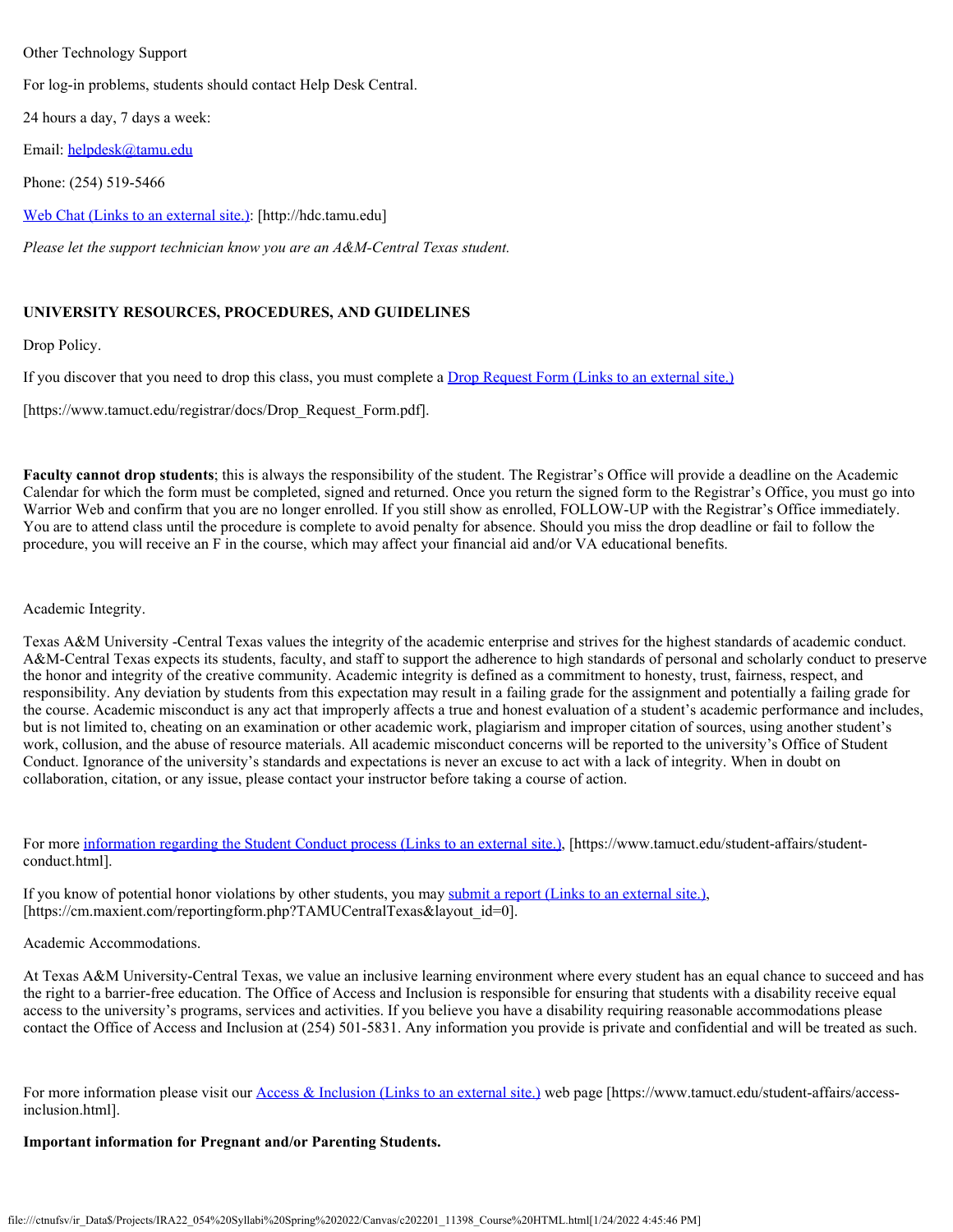Texas A&M University-Central Texas supports students who are pregnant and/or parenting. In accordance with requirements of Title IX and related guidance from US Department of Education's Office of Civil Rights, the Dean of Student Affairs' Office can assist students who are pregnant and/or parenting in seeking accommodations related to pregnancy and/or parenting. Students should seek out assistance as early in the pregnancy as possible. For more information, please visit the **Student Affairs [\(Links to an external site.\)](https://www.tamuct.edu/student-affairs/index.html)** web page [https://www.tamuct.edu/student-affairs/index.html]. Students may also contact the institution's Title IX Coordinator. If you would like to read more about these [requirements and guidelines](http://www2.ed.gov/about/offices/list/ocr/docs/pregnancy.pdf) (Links to an external site.) online, please visit the website [http://www2.ed.gov/about/offices/list/ocr/docs/pregnancy.pdf].

Title IX of the Education Amendments Act of 1972 prohibits discrimination on the basis of sex and gender–including pregnancy, parenting, and all related conditions. A&M-Central Texas is able to provide flexible and individualized reasonable accommodation to pregnant and parenting students. All pregnant and parenting students should contact the Associate Dean in the Division of Student Affairs at (254) 501-5909 to seek out assistance. Students may also contact the University's Title IX Coordinator.

### Tutoring.

Tutoring is available to all A&M-Central Texas students, on a remote online basis. Visit the Academic Support Community in Canvas to view schedules and contact information. Subjects tutored on campus include Accounting, Advanced Math, Biology, Finance, Statistics, Mathematics, and Study Skills. Tutors will return at the Tutoring Center in Warrior Hall, Suite 111 in the Fall 2020. Student success coaching is available online upon request.

If you have a question regarding tutor schedules, need to schedule a tutoring session, are interested in becoming a tutor, success coaching, or have any other question, contact Academic Support Programs at (254) 501-5836, visit the Office of Student Success at 212F Warrior Hall, or by emailing studentsuccess@tamuct.edu .

Chat live with a tutor 24/7 for almost any subject from on your computer! Tutor.com is an online tutoring platform that enables A&M-Central Texas students to log in and receive online tutoring support at no additional cost. This tool provides tutoring in over 40 subject areas except writing support. Access Tutor.com through Canvas.

# **University Writing Center.**

University Writing Center: Located in Warrior Hall 416, the University Writing Center (UWC) at Texas A&M University–Central Texas (A&M– Central Texas) is a free service open to all A&M–Central Texas students. For the Spring 2022 semester, the hours of operation are from 10:00 a.m.-5:00 p.m. Monday thru Thursday in Warrior Hall 416 (with online tutoring available every hour as well) with satellite hours available online only Monday thru Thursday from 6:00-9:00 p.m. and Saturday 12:00-3:00 p.m.

Tutors are prepared to help writers of all levels and abilities at any stage of the writing process. By providing a practice audience for students' ideas and writing, our tutors highlight the ways in which they read and interpret students' texts, offering guidance and support throughout the various stages of the writing process. While tutors will not write, edit, or grade papers, they will assist students in developing more effective composing practices. Whether you need help brainstorming ideas, organizing an essay, proofreading, understanding proper citation practices, or just want a quiet place to work, the UWC is here to help!

Students may arrange a one-to-one session with a trained and experienced writing tutor by making an appointment via WCOnline [\(Links to an](https://tamuct.mywconline.com/) [external site.\)](https://tamuct.mywconline.com/) [https://tamuct.mywconline.com/]. In addition, you can email Dr. Bruce Bowles Jr. at [bruce.bowles@tamuct.edu](mailto:bruce.bowles@tamuct.edu) if you have any questions about the UWC and/or need any assistance with scheduling.

### University Library.

The University Library provides many services in support of research across campus and at a distance. We offer over 200 electronic databases containing approximately 250,000 eBooks and 82,000 journals, in addition to the 85,000 items in our print collection, which can be mailed to students who live more than 50 miles from campus. Research guides for each subject taught at A&M-Central Texas are available through our website to help students navigate these resources. On campus, the library offers technology including cameras, laptops, microphones, webcams, and digital sound recorders.

Research assistance from a librarian is also available 24 hours a day through our online chat service, and at the reference desk when the library is open. Research sessions can be scheduled for more comprehensive assistance, and may take place on Skype or in-person at the library. Assistance may cover many topics, including how to find articles in peer-reviewed journals, how to cite resources, and how to piece together research for written assignments.

Our 27,000-square-foot facility on the A&M-Central Texas main campus includes student lounges, private study rooms, group work spaces,